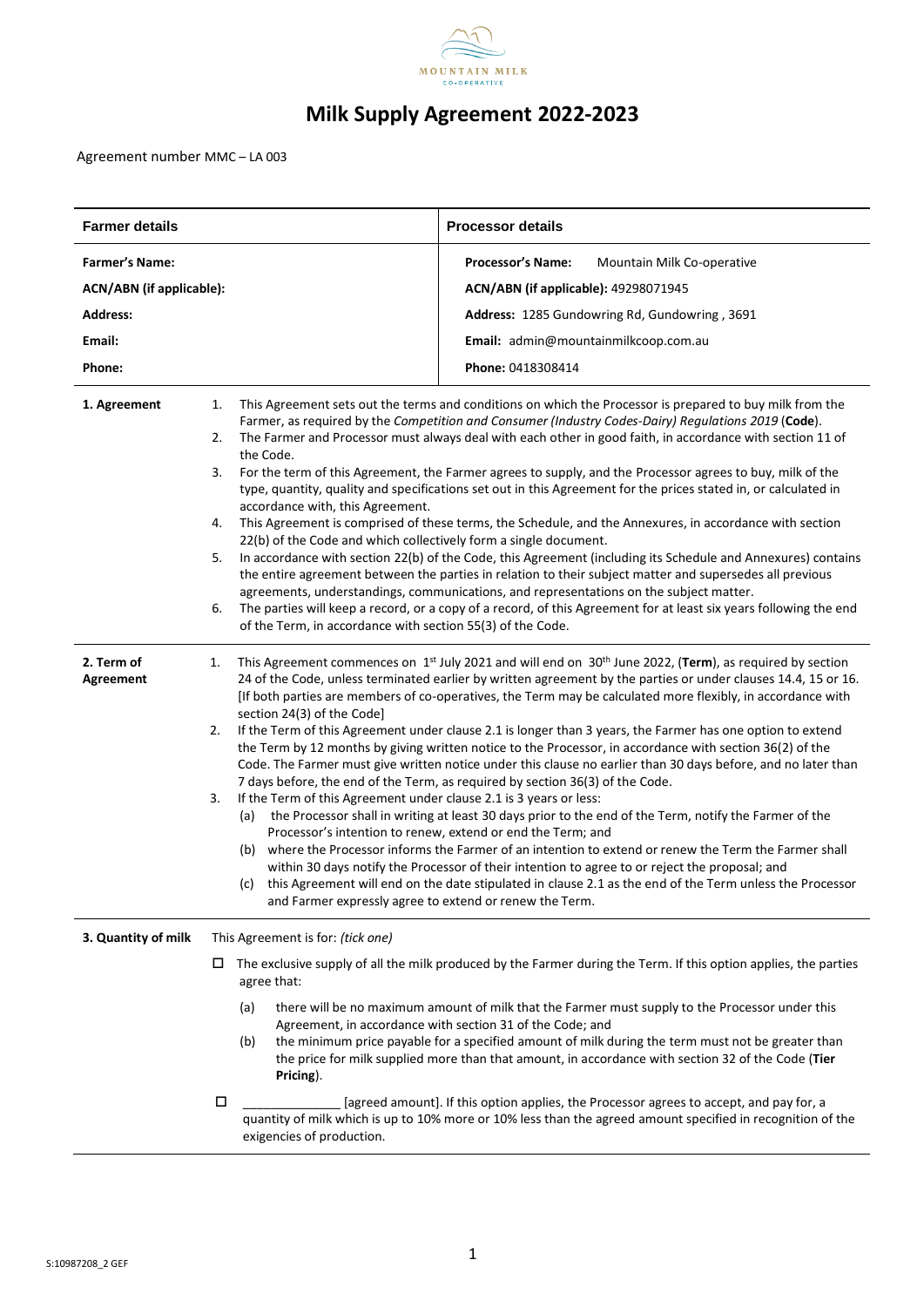

|                                         | $\Box$<br>[agreed amount] with the Processor having first right of refusal to purchase milk from the<br>Farmer more than the agreed amount at the price stipulated in clause 6. This Agreement is an exclusive<br>supply contract until the Processor declines to purchase the excess milk.                                                                                                                                                                                                                                                                                                                                              |
|-----------------------------------------|------------------------------------------------------------------------------------------------------------------------------------------------------------------------------------------------------------------------------------------------------------------------------------------------------------------------------------------------------------------------------------------------------------------------------------------------------------------------------------------------------------------------------------------------------------------------------------------------------------------------------------------|
|                                         | [If this Agreement is for an exclusive supply section 12(5)(b) of the Code requires that the Processor also publish a<br>non-exclusive Agreement that it would enter into in the same circumstances.]                                                                                                                                                                                                                                                                                                                                                                                                                                    |
| 4. Quality and<br>sampling<br>standards | The Processor must publish quality specifications in Annexure 1 in accordance with section 25(a) of the<br>1.<br>Code. Unless otherwise agreed in writing, the quality of milk provided by a Farmer must comply with those<br>quality specifications. , If the parties agree in writing on updated quality specifications during the Term, this<br>Agreement is amended accordingly with effect from the date of that agreement.<br>The Processor will undertake the sampling procedures and volume accuracy assurances in Annexure 1 in<br>2.<br>relation to milk supplied by the Farmer, in accordance with section 25(b) of the Code. |
| 5. Supply of milk                       | These terms apply in the following circumstances:<br>1.<br>The Dairy acknowledges that, as a member of Mountain Milk Co-operative(MMC) it is bound by the<br>a.<br>MMC Constitution.<br>Mountain Milk Co-operative (MMC) has entered into a milk supply agreement with Lactalis<br>b.                                                                                                                                                                                                                                                                                                                                                    |
|                                         | Australia Pty Ltd.<br>In order to meet MMC's obligations the Dairy will supply milk to Lactalis Australia Pty Ltd, on behalf<br>c.<br>of MMC, as set out in this agreement.                                                                                                                                                                                                                                                                                                                                                                                                                                                              |
|                                         | As at today MMC is not looking to expand the number of its member farms which supply Lactalis<br>d.<br>Australian Pty.Ltd.<br>Unless otherwise agreed in writing, the Processor is responsible for arranging the collection of the milk at the<br>2.                                                                                                                                                                                                                                                                                                                                                                                     |
|                                         | Processor's cost.<br>3.<br>The Farmer will supply milk, and the Processor will collect milk, at the following times:                                                                                                                                                                                                                                                                                                                                                                                                                                                                                                                     |
|                                         | First supply date: 1/07/22<br>Last supply date: 30/06/23                                                                                                                                                                                                                                                                                                                                                                                                                                                                                                                                                                                 |
|                                         |                                                                                                                                                                                                                                                                                                                                                                                                                                                                                                                                                                                                                                          |
|                                         | Days for supply: □ Mon □ Tue □ Wed □ Thu □ Fri □ Sat □ Sun □ ALL                                                                                                                                                                                                                                                                                                                                                                                                                                                                                                                                                                         |
|                                         |                                                                                                                                                                                                                                                                                                                                                                                                                                                                                                                                                                                                                                          |
|                                         | In accordance with section 25(c) of the Code, when the Processor collects milk at the days and times stated in<br>4.<br>subclause 5.3, the Processor will provide the Farmer, as soon as practicable after the Processor tests the milk,<br>with written documentation that identifies and accurately describes:<br>sampling tests taken and test results in relation to milk collected;<br>(a)<br>(b)<br>quality of milk collected;<br>quantity of milk collected; and<br>(c)                                                                                                                                                           |
|                                         | (d)<br>Milk Supply Agreement Number under which milk is collected.                                                                                                                                                                                                                                                                                                                                                                                                                                                                                                                                                                       |
|                                         | Test samples are to be collected from a point as close as reasonably practicable to the coupling at the time<br>5.<br>milk is transferred from vat to Processor's milk truck.                                                                                                                                                                                                                                                                                                                                                                                                                                                            |
|                                         | The Processor will test milk at the Processor's expense.<br>6.                                                                                                                                                                                                                                                                                                                                                                                                                                                                                                                                                                           |
|                                         | The Processor's sample will be tested within _______ days of collection of the milk. Any test result exceeding<br>7.<br>this period may not be relied upon by the Processor to make any assertion regarding quality of the milk<br>received.                                                                                                                                                                                                                                                                                                                                                                                             |
|                                         | The Processor will inform the Farmer of test results a soon as practicable but, in any instance, not less than<br>8.<br>days after the sample is taken.                                                                                                                                                                                                                                                                                                                                                                                                                                                                                  |
|                                         | The Processor will inform the Farmer in writing of the test results.<br>9.                                                                                                                                                                                                                                                                                                                                                                                                                                                                                                                                                               |
|                                         | 10. To avoid adverse test results the Farmer and Processor will take all necessary steps to ensure equipment,                                                                                                                                                                                                                                                                                                                                                                                                                                                                                                                            |
|                                         | couplings, hoses, or any other equipment associated with the transfer of milk from the vat are clean, well                                                                                                                                                                                                                                                                                                                                                                                                                                                                                                                               |
|                                         | maintained, and serviceable.<br>11. Supply of the milk occurs when the milk passes through the coupling on the hose of the milk supply truck, or                                                                                                                                                                                                                                                                                                                                                                                                                                                                                         |
|                                         | other transport device, attached to the Farmer's farm vat. The Processor becomes the owner of the milk<br>when the hose is decoupled from the truck and the supplied milk is in the truck's tank or other transport                                                                                                                                                                                                                                                                                                                                                                                                                      |
|                                         | device, in accordance with section 30 of the Code.                                                                                                                                                                                                                                                                                                                                                                                                                                                                                                                                                                                       |
|                                         | 12. Losses arising after transfer of ownership shall be borne by the owner of the milk at that time.<br>13. The Processor will abide by all reasonable requests and directions of the Farmer regarding access to the farm                                                                                                                                                                                                                                                                                                                                                                                                                |
|                                         | and farm vat.<br>14. The Farmer will make available safe access to the farm and vat to enable the Processor to collect the milk.                                                                                                                                                                                                                                                                                                                                                                                                                                                                                                         |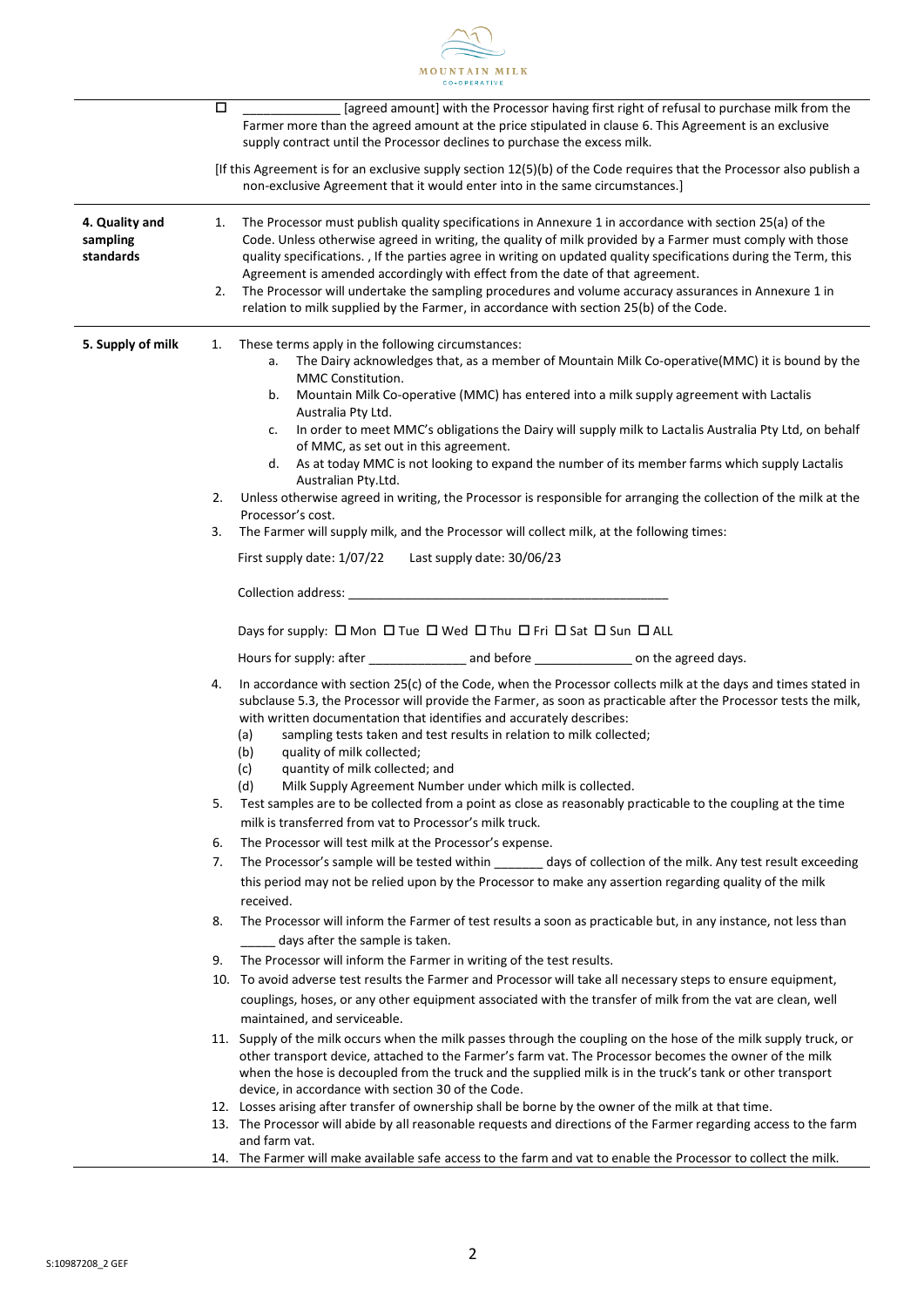

|                          | 15. The Processor will take all reasonable measures to ensure milk collected from the vat has had a reasonable<br>time for the milk to be brought to a temperature between 0 and 4 degrees Celsius. Where milk is collected at<br>a higher temperature because of early collection after milking, no action lies against the Farmer by the<br>Processor or purchaser.                                                                                                                                                                                                                                                                                                                                                                                                                                                                                                                                                                                                                           |  |  |
|--------------------------|-------------------------------------------------------------------------------------------------------------------------------------------------------------------------------------------------------------------------------------------------------------------------------------------------------------------------------------------------------------------------------------------------------------------------------------------------------------------------------------------------------------------------------------------------------------------------------------------------------------------------------------------------------------------------------------------------------------------------------------------------------------------------------------------------------------------------------------------------------------------------------------------------------------------------------------------------------------------------------------------------|--|--|
| 6. Price                 | The Processor will pay the Farmer for milk on the following basis: (tick as applicable)                                                                                                                                                                                                                                                                                                                                                                                                                                                                                                                                                                                                                                                                                                                                                                                                                                                                                                         |  |  |
|                          | ☑<br>The Processor will pay the Farmer the minimum price for the milk set out in Item 1 of the Schedule, in<br>accordance with section 26(a) of the Code. Payment will be made within 45 days of supply and acceptance of<br>the milk.                                                                                                                                                                                                                                                                                                                                                                                                                                                                                                                                                                                                                                                                                                                                                          |  |  |
|                          | The Processor will pay the Farmer for the milk in accordance with the schedule of yearly minimum prices in<br>□<br>Item 2 of the Schedule, in accordance with section 26(b) of the Code. Payment will be made within 45 days<br>of supply and acceptance of the milk.                                                                                                                                                                                                                                                                                                                                                                                                                                                                                                                                                                                                                                                                                                                           |  |  |
|                          | The Processor will pay the Farmer for the milk in accordance with the schedule of monthly minimum prices in<br>□<br>Item 3 of the Schedule, in accordance with section 26(c) of the Code. Payment will be made within 45 days of<br>supply and acceptance of the milk.                                                                                                                                                                                                                                                                                                                                                                                                                                                                                                                                                                                                                                                                                                                          |  |  |
|                          | [A Processor must include a statement of its justification for each minimum price set out in the relevant Annexure,<br>in accordance with section 14 of the Code.]                                                                                                                                                                                                                                                                                                                                                                                                                                                                                                                                                                                                                                                                                                                                                                                                                              |  |  |
| 7. Levies                | Where any levy applies to the milk: (tick one)                                                                                                                                                                                                                                                                                                                                                                                                                                                                                                                                                                                                                                                                                                                                                                                                                                                                                                                                                  |  |  |
|                          | ☑<br>The Processor will collect and pay the levy on behalf of the Farmer. The amount of levy due will be deducted<br>from the payment to the Farmer.                                                                                                                                                                                                                                                                                                                                                                                                                                                                                                                                                                                                                                                                                                                                                                                                                                            |  |  |
|                          | □<br>The Farmer will pay the levy.                                                                                                                                                                                                                                                                                                                                                                                                                                                                                                                                                                                                                                                                                                                                                                                                                                                                                                                                                              |  |  |
| 8. Loyalties             | (Not applicable) If this Agreement is not terminated before the end of the Term, the parties agree that the<br>□<br>Farmer will receive the loyalty payments from the Processor in accordance with the payment schedule in<br>Item 2 of the Schedule and this clause 8.                                                                                                                                                                                                                                                                                                                                                                                                                                                                                                                                                                                                                                                                                                                         |  |  |
|                          | In accordance with section 35(2) of the Code, the parties agree that any loyalty payment must not be made on the<br>basis that the Farmer will:                                                                                                                                                                                                                                                                                                                                                                                                                                                                                                                                                                                                                                                                                                                                                                                                                                                 |  |  |
|                          | (a) supply milk after the Term;<br>(b) agree to vary this Agreement to extend the Term under clause 2.2; or<br>(c) enter a new milk supply agreement with the Processor.                                                                                                                                                                                                                                                                                                                                                                                                                                                                                                                                                                                                                                                                                                                                                                                                                        |  |  |
|                          | The parties agree that if this Agreement is terminated before the end of the Term and termination has not<br>occurred in circumstances involving material breach by the Farmer, that the Farmer will be entitled to a<br>portion of the loyalty payment, calculated on the basis of the proportion of the Term in which the Farmer<br>supplied milk before Termination, in accordance with section 35(3) and (4) of the Code.                                                                                                                                                                                                                                                                                                                                                                                                                                                                                                                                                                   |  |  |
| 9. Services and<br>fees  | (Not applicable) During the Term, the Processor will provide the Farmer services for the fees identified in<br>□<br>Annexure 3.<br>[Fees must be specified for first year of the Agreement either as a single fee for the service that applies<br>throughout that first year or as a schedule of monthly fees for that period, in accordance with section 29(3)<br>of the Code. If the Agreement is longer than one year, a Processor must specify how fees will be determined<br>after the first year, in accordance with section 29(2) of the Code.]<br>The amount of fees due will be deducted from the payment to the Farmer.<br>Every 12 months the Processor will give the Farmer written notice of any fees for the services it provides to<br>the Farmer, which are payable by the Farmer and which the Processor will deduct from the payment owed by<br>the Processor to the Farmer, in accordance with section 29(2)(b) of the Code. [Remove if the Term is for one<br>year or less] |  |  |
| 10. Payment<br>method    | The Processor will pay the Farmer for the purchase of the milk in accordance with this Agreement by EFT Bank<br>details:                                                                                                                                                                                                                                                                                                                                                                                                                                                                                                                                                                                                                                                                                                                                                                                                                                                                        |  |  |
|                          | BSB: __________________Account: ___________________________Account name: __________________________                                                                                                                                                                                                                                                                                                                                                                                                                                                                                                                                                                                                                                                                                                                                                                                                                                                                                             |  |  |
| 11. Rejection of<br>milk | In accordance with Section 25(a) and (d) of the Code, the Processor may reject milk that the Farmer supplies<br>1.<br>in the following circumstances:<br>If the milk does not meet the minimum quality requirements described in clause 4 and Annexure 1.<br>(a)<br>(b)<br>If the Processor reasonably suspects or is aware that the milk has been supplied contrary to Law.<br>In accordance with section 25(e) of the Code, the Processor will notify the Farmer's contact person in<br>2.<br>accordance with clause 17 as soon as practicable following supply, if it intends to reject any milk (Rejection<br>Notice) because of a failure to comply with clause 11.1. As soon as practicable following the relevant supply                                                                                                                                                                                                                                                                 |  |  |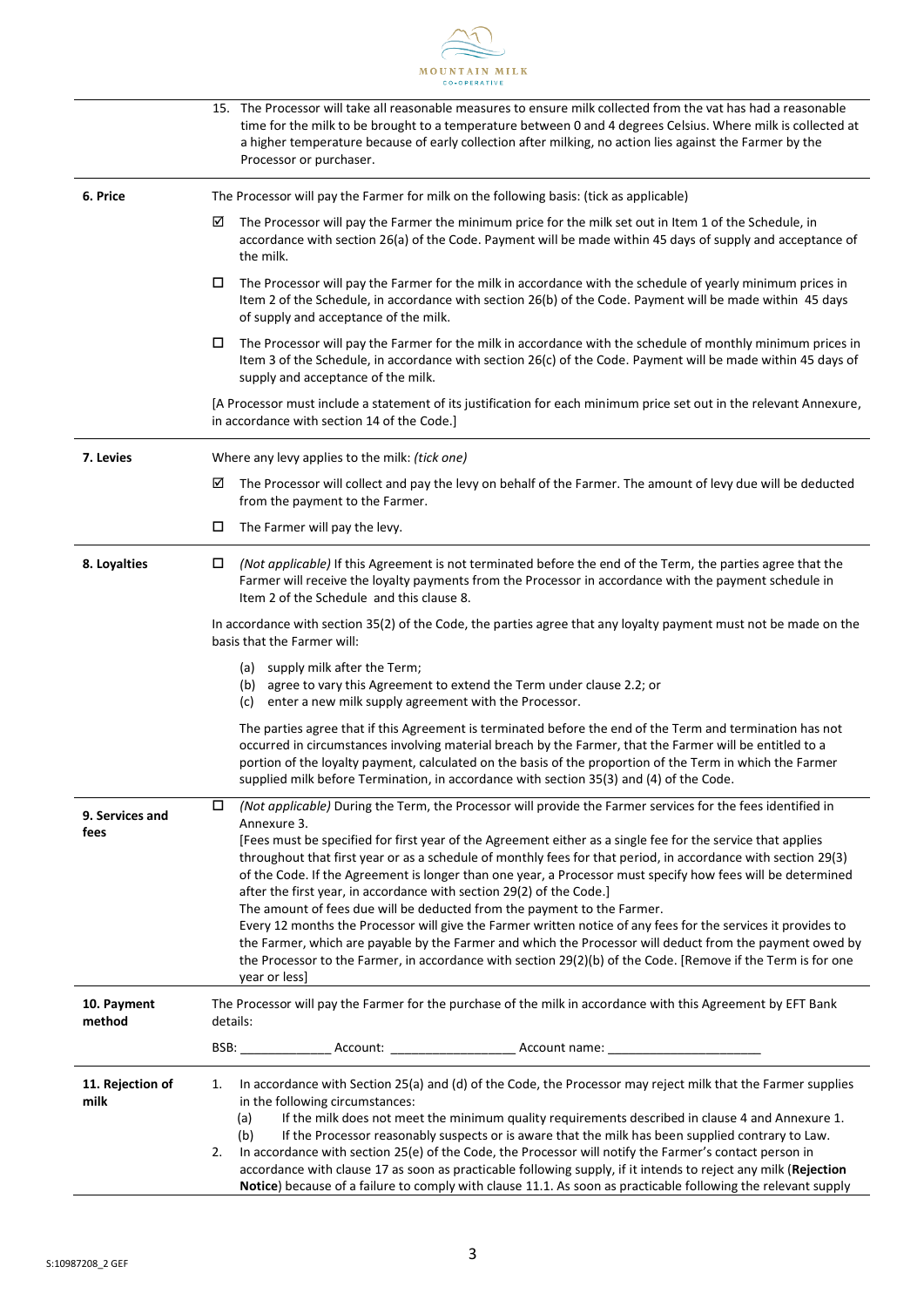

|                          | of milk, the Processor will also advise the Farmer in writing of the rejection, reasons for the rejection and<br>consequences for the Farmer of the rejection including consequences identified in clause 11.3.<br>In accordance with section 25(d) of the Code, where the Processor rejects the milk by giving the Rejection<br>3.<br>Notice, the Farmer is responsible for recovery and/or movement and disposal of the milk. Where the Farmer<br>does not respond to the Rejection Notice within 24 hours of its issuance, or fails to retake possession of the<br>milk within 5 business days of the Rejection Notice, the Processor may dispose of the rejected milk, or deliver<br>the rejected milk to the Farmer, at the Farmer's expense. The Processor will provide reasonable assistance to<br>the Farmer to move and/or dispose the rejected milk at the Farmer's expense.<br>Where a Processor or Farmer become aware of:<br>4.<br>any possible actual or potential defect, contamination, fault, or other condition in any milk supplied;<br>(a)<br>any matter that may impact on compliance with any health standard, public policy or code;<br>(b)<br>any matter which may affect compliance with any law or regulatory health standard,<br>(c)<br>the Processor or Farmer must, as soon as possible, advise the other party of the nature of the defect or issue,<br>details of collections impacted, and actions taken or proposed to diminish the defect's impact.<br>5.<br>The Processor and Farmer must co-operate to diminish any risk to the public from the defect including<br>compliance with laws, assisting each other in investigating the source of the defect and taking such remedial                                                                                                                                                     |  |  |
|--------------------------|---------------------------------------------------------------------------------------------------------------------------------------------------------------------------------------------------------------------------------------------------------------------------------------------------------------------------------------------------------------------------------------------------------------------------------------------------------------------------------------------------------------------------------------------------------------------------------------------------------------------------------------------------------------------------------------------------------------------------------------------------------------------------------------------------------------------------------------------------------------------------------------------------------------------------------------------------------------------------------------------------------------------------------------------------------------------------------------------------------------------------------------------------------------------------------------------------------------------------------------------------------------------------------------------------------------------------------------------------------------------------------------------------------------------------------------------------------------------------------------------------------------------------------------------------------------------------------------------------------------------------------------------------------------------------------------------------------------------------------------------------------------------------------------------------------------------------------------------------------------------------|--|--|
|                          | action as necessary to ameliorate the defect's impact. Such steps include assisting government authorities                                                                                                                                                                                                                                                                                                                                                                                                                                                                                                                                                                                                                                                                                                                                                                                                                                                                                                                                                                                                                                                                                                                                                                                                                                                                                                                                                                                                                                                                                                                                                                                                                                                                                                                                                                |  |  |
| 12. Conflicting<br>terms | and disseminating information to the public where necessary.<br>1. The Code requires that transactions between a Processor and Farmer must be conducted pursuant to a Milk<br>Supply Agreement. To the extent of any inconsistency between the terms of this Agreement and the Code, the<br>Code prevails. To the extent of any ambiguity between a term of this Agreement and the Code, the term<br>should be construed in a way that complies with the Code.<br>2. To the extent that there is inconsistency between these terms (clauses 1 to 25) and any terms in the Schedule<br>or the Annexures, these terms shall prevail.                                                                                                                                                                                                                                                                                                                                                                                                                                                                                                                                                                                                                                                                                                                                                                                                                                                                                                                                                                                                                                                                                                                                                                                                                                        |  |  |
| 13. Statement for        | The Processor will issue a statement to the Farmer, in accordance with section 25 of the Code:                                                                                                                                                                                                                                                                                                                                                                                                                                                                                                                                                                                                                                                                                                                                                                                                                                                                                                                                                                                                                                                                                                                                                                                                                                                                                                                                                                                                                                                                                                                                                                                                                                                                                                                                                                            |  |  |
| reporting period         | $\boxtimes$ within 14 days of the end of each month<br>$\Box$ within 7 days of each Consignment                                                                                                                                                                                                                                                                                                                                                                                                                                                                                                                                                                                                                                                                                                                                                                                                                                                                                                                                                                                                                                                                                                                                                                                                                                                                                                                                                                                                                                                                                                                                                                                                                                                                                                                                                                           |  |  |
|                          | The statement will specify dealings with the milk:                                                                                                                                                                                                                                                                                                                                                                                                                                                                                                                                                                                                                                                                                                                                                                                                                                                                                                                                                                                                                                                                                                                                                                                                                                                                                                                                                                                                                                                                                                                                                                                                                                                                                                                                                                                                                        |  |  |
|                          | $\boxtimes$ each month $\Box$ between and including the date of each Consignment                                                                                                                                                                                                                                                                                                                                                                                                                                                                                                                                                                                                                                                                                                                                                                                                                                                                                                                                                                                                                                                                                                                                                                                                                                                                                                                                                                                                                                                                                                                                                                                                                                                                                                                                                                                          |  |  |
|                          | Dealings include the quality and quantity of milk purchased by the Processor, the date(s) of the purchases, price<br>for the milk, where multiple methods are agreed for calculating the milk price, the method applied for calculating<br>the milk price for a particular purchase, any fees or levies deducted from payment and the date the milk was<br>delivered.                                                                                                                                                                                                                                                                                                                                                                                                                                                                                                                                                                                                                                                                                                                                                                                                                                                                                                                                                                                                                                                                                                                                                                                                                                                                                                                                                                                                                                                                                                     |  |  |
| 14. Variation            | Except as provided under this clause 14, the Processor and Farmer may only agree to vary this Agreement by<br>1.<br>writing signed by both parties, or by a written notice of offer to vary the Agreement and a written notice of<br>acceptance. Any offer, acceptance or signed variation must state the Milk Supply Agreement Number to<br>which it refers and the date the variation is to take effect.<br>The Processor can only unilaterally vary the Milk Supply Agreement:<br>2.<br>(a) in accordance with section 28(1) of the Code, on the occurrence of exceptional circumstances, by<br>reducing the minimum price for milk stipulated in the Milk Supply Agreement (Step Down), where:<br>(i)<br>in accordance with section 28(3) of the Code, the exceptional circumstances are temporary<br>and involve an extraordinary event (including an emergency or change in market conditions)<br>that:<br>occurs outside Australia; and<br>а.<br>has a highly significant effect on supply, demand, or costs in the dairy industry;<br>b.<br>and<br>is not caused by a decision made by the Processor;<br>c.<br>(ii)<br>where the unilateral variation resulting in the Step Down is unavoidable because of the<br>exceptional circumstances, as required by section 28(4)(b) of the Code;<br>(iii)<br>where, as required by section 28(4)(a) of the Code, either:<br>the Processor has taken or will take all reasonable steps to prevent or limit the<br>а.<br>impact of the exceptional circumstances on the Processor; or<br>there are no such steps the Processor can take; and<br>b.<br>(b)<br>if there is a change in Commonwealth, State or Territory law and then only to the extent necessary to<br>comply with the changed law but without reducing the minimum price under the Milk Supply<br>Agreement, in accordance with section 33(2) of the Code. |  |  |
|                          | As required by section 28(4)(c) of the Code, a Processor wishing to vary this Agreement under clause 14.2(a)<br>3.<br>must give the Farmer and the Australian Competition and Consumer Commission 30 days' written notice of<br>the following:                                                                                                                                                                                                                                                                                                                                                                                                                                                                                                                                                                                                                                                                                                                                                                                                                                                                                                                                                                                                                                                                                                                                                                                                                                                                                                                                                                                                                                                                                                                                                                                                                            |  |  |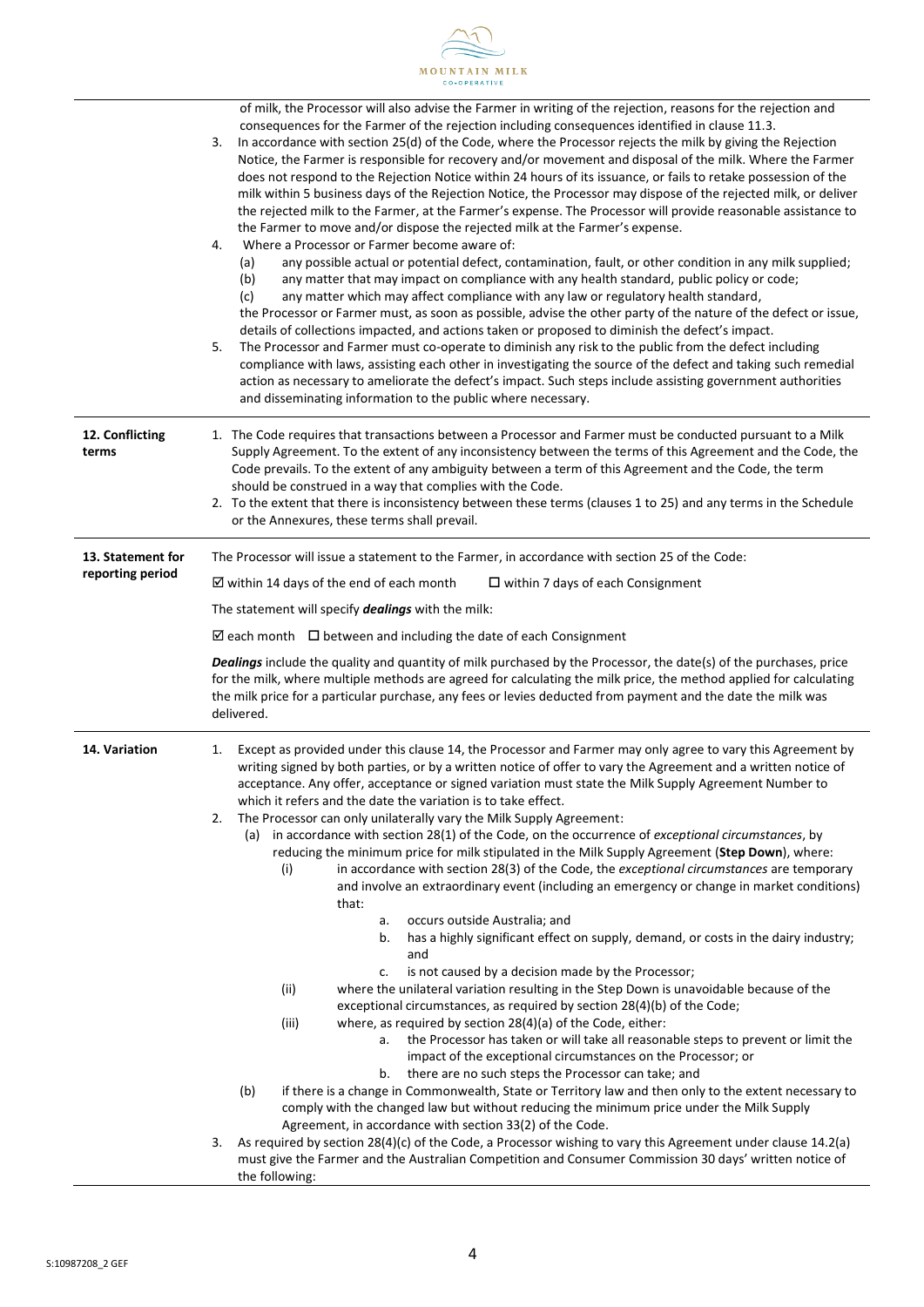

|                                       | The Step-Down; and<br>(a)<br>the date the step-down will take effect (Step-Down Date). The Step-Down Date must not be a date<br>(b)<br>earlier than the time the Processor's variation under clause 14.2 occurs, in accordance with section 27 of<br>the Code.                                                                                            |
|---------------------------------------|-----------------------------------------------------------------------------------------------------------------------------------------------------------------------------------------------------------------------------------------------------------------------------------------------------------------------------------------------------------|
|                                       | the exceptional circumstances giving rise to the variation (see clause $14.2(a)(i)$ to (iii)); and<br>(c)<br>either the reasonable steps the Processors has taken or will take to prevent the impact of the<br>(d)<br>exceptional circumstances or if the Processor cannot take any steps; and<br>(e) why the minimum price reduction is unavoidable; and |
|                                       | (f) the period to which the minimum price reduction applies.                                                                                                                                                                                                                                                                                              |
|                                       | 4. The Farmer has the right to terminate the Milk Supply Agreement within 21 days of receipt of a notice under                                                                                                                                                                                                                                            |
|                                       | clause 14.3, which termination will have effect from the Step-Down Date, in accordance with section 28(5)(a)                                                                                                                                                                                                                                              |
|                                       | of the Code.                                                                                                                                                                                                                                                                                                                                              |
|                                       | 5. The Farmer may rescind any termination under clause 14.4 before the end of the 21-day period referred to in                                                                                                                                                                                                                                            |
|                                       | clause 14.4, in accordance with section 28(5)(b) of the Code.                                                                                                                                                                                                                                                                                             |
|                                       | Any variation under this clause 14, does not allow variation that does not comply with the Code, as required<br>6.                                                                                                                                                                                                                                        |
|                                       | by section 33 (4) of the Code.                                                                                                                                                                                                                                                                                                                            |
|                                       | 7. Any variation agreed to by the parties is limited to compliance with the law or the Code. If the variation to the                                                                                                                                                                                                                                      |
|                                       | Agreement is inconsistent with a law or the Code, the law or Code will prevail to the extent of the                                                                                                                                                                                                                                                       |
|                                       | inconsistency.                                                                                                                                                                                                                                                                                                                                            |
|                                       | An agreed variation which is not written in the first instance will be written and transmitted by the Processor<br>8.<br>to the Farmer within 30 days, as required by section 19(2) of the Code. Where the supply period of the                                                                                                                           |
|                                       | Agreement is 90 days or longer the Processor must make all reasonable efforts to obtain written                                                                                                                                                                                                                                                           |
|                                       | acknowledgement that the record is a complete and accurate record of the variation from the Farmer, as                                                                                                                                                                                                                                                    |
|                                       | required by section 19(2)(c) of the Code.                                                                                                                                                                                                                                                                                                                 |
| 15. Cooling-Off                       | The Farmer may terminate this Agreement in writing within the cooling-off period being within 14-days of;                                                                                                                                                                                                                                                 |
|                                       | (a) the day this Agreement is entered into if the Agreement is in writing; or                                                                                                                                                                                                                                                                             |
|                                       | (b) the day the processor gives the Farmer a written record of this Agreement;                                                                                                                                                                                                                                                                            |
|                                       | in accordance with sections 12(4)(b) and 23 of the Code.                                                                                                                                                                                                                                                                                                  |
| 16. Termination                       | This Agreement may be terminated with immediate effect by written consent of both parties. Where the<br>1.                                                                                                                                                                                                                                                |
|                                       | parties' consent to termination the Processor must provide a written record to the Farmer within 30 days.                                                                                                                                                                                                                                                 |
|                                       | Either party may terminate this Agreement immediately if:<br>2.                                                                                                                                                                                                                                                                                           |
|                                       | (a) the other party to the Agreement has committed a fundamental or material breach of the Agreement                                                                                                                                                                                                                                                      |
|                                       | and has not remedied it in 30 days after being requested to do so by written notice; or                                                                                                                                                                                                                                                                   |
|                                       | (b) the other party has committed a material breach which cannot be remedied                                                                                                                                                                                                                                                                              |
|                                       | The termination of this Agreement must be in writing with accompanying reasons for the termination as well<br>3.                                                                                                                                                                                                                                          |
|                                       | as the date upon which the termination takes effect, to be provided as soon as practicable after the<br>termination, in accordance with clause 34 of the Code.                                                                                                                                                                                            |
|                                       | days' notice to the Processor if the Farmer intends<br>A Farmer may terminate this Agreement by giving<br>4.                                                                                                                                                                                                                                              |
|                                       | to exit the dairy industry, in accordance with section 34(1) of the Code.                                                                                                                                                                                                                                                                                 |
|                                       |                                                                                                                                                                                                                                                                                                                                                           |
| 17. Complaints and<br><b>Disputes</b> | All disputes are subject to the provisions of the Code relating to disputes.<br>1.<br>Where a dispute arises out of or in connection with performance of this Agreement both parties, acting in<br>2.                                                                                                                                                     |
|                                       | good faith, will use all reasonable endeavours to bring the issue to the attention of the other party in a timely                                                                                                                                                                                                                                         |
|                                       | fashion and in any instance not more than 30 days after the event occurs which leads to the dispute.                                                                                                                                                                                                                                                      |
|                                       | Notification will include:<br>3.                                                                                                                                                                                                                                                                                                                          |
|                                       | (a) nature of the complaint                                                                                                                                                                                                                                                                                                                               |
|                                       | (b) that the aggrieved party wishes to resolve the dispute in accordance with this Agreement                                                                                                                                                                                                                                                              |
|                                       | (c) desired resolution.                                                                                                                                                                                                                                                                                                                                   |
|                                       | The party receiving the complaint will in writing notify the other party that they have received the complaint<br>4.                                                                                                                                                                                                                                      |
|                                       | within five days and articulate steps intended to resolve the dispute.                                                                                                                                                                                                                                                                                    |
|                                       | Any complaints arising under this Agreement must, in the case of the Processor, in the first instance be<br>5.                                                                                                                                                                                                                                            |
|                                       | referred to the Processor's Internal Complaints Handling Officer for resolution under the Processor's                                                                                                                                                                                                                                                     |
|                                       | complaint handling procedure set out in Annexure 2, in accordance with section 43(1) of the Code.                                                                                                                                                                                                                                                         |
|                                       | Where a notification of a dispute is made to the other party to this Agreement both parties will act, in good<br>6.                                                                                                                                                                                                                                       |
|                                       | faith, to resolve the dispute.<br>If after attempting to resolve the dispute, and in any instance not before the elapse of 60 days after<br>7.                                                                                                                                                                                                            |
|                                       | notification, the parties are not reconciled, both parties agree to subordinate themselves to a mediation                                                                                                                                                                                                                                                 |
|                                       | process as articulated in the Code, in accordance with section 43(3) of the Code.                                                                                                                                                                                                                                                                         |
|                                       | $\Box$ (tick if it applies) Any disputes arising under or in any way resulting from this Agreement which cannot be<br>8.                                                                                                                                                                                                                                  |
|                                       | resolved in mediation under clause 17(7) shall be referred to arbitration conducted in accordance with                                                                                                                                                                                                                                                    |
|                                       | section 46 of the Code.                                                                                                                                                                                                                                                                                                                                   |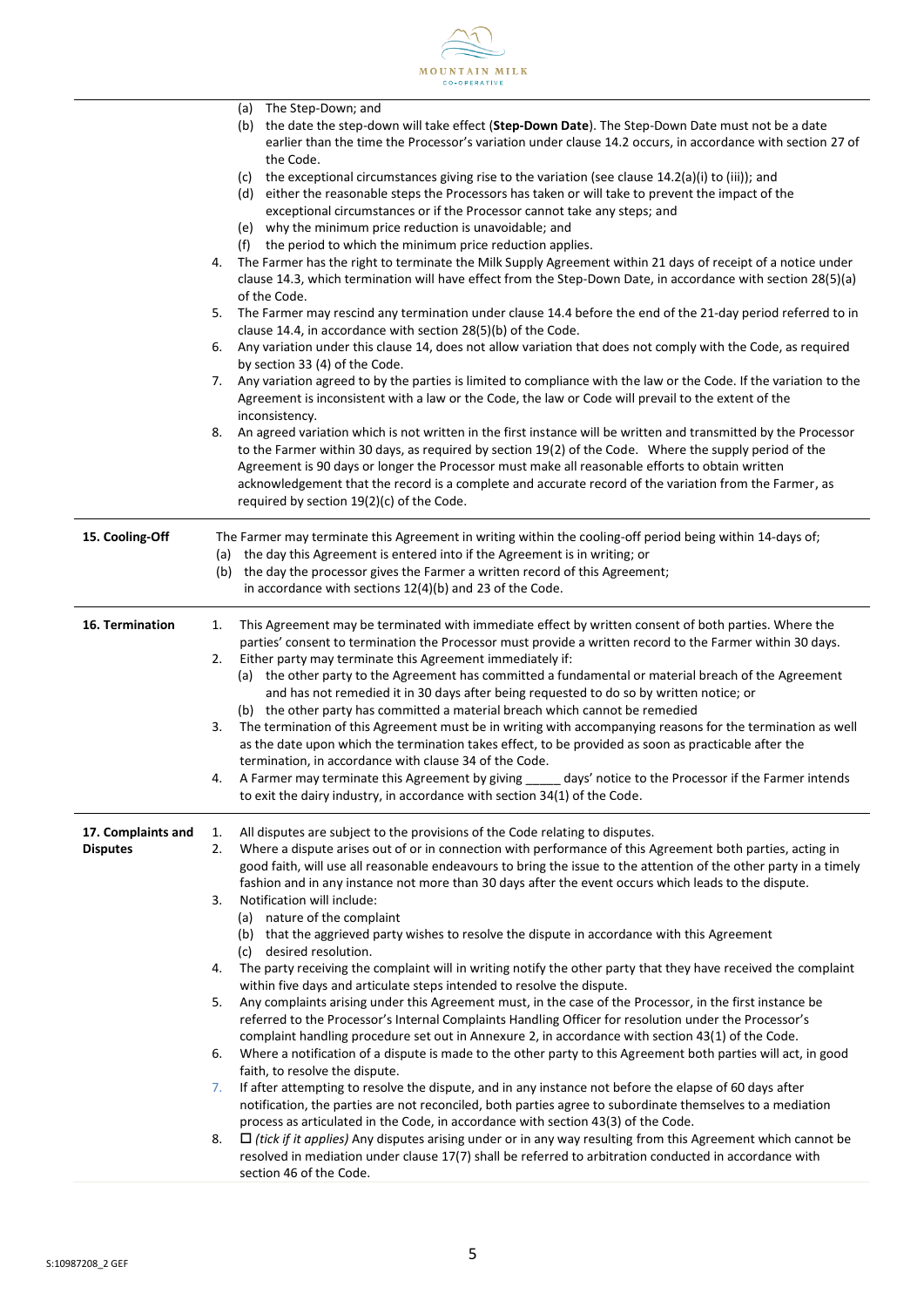

|                                                                                                                                                                                  | 9.<br>party.<br>10. Nothing in this dispute resolution procedure will prevent a party seeking an injunction.                                                                                                                                                                              | The costs of a mediation and/or arbitration will be borne by each party equally, unless otherwise agreed. If a<br>party seeks legal representation in the mediation/arbitration process, such legal costs will be borne by that |  |
|----------------------------------------------------------------------------------------------------------------------------------------------------------------------------------|-------------------------------------------------------------------------------------------------------------------------------------------------------------------------------------------------------------------------------------------------------------------------------------------|---------------------------------------------------------------------------------------------------------------------------------------------------------------------------------------------------------------------------------|--|
|                                                                                                                                                                                  |                                                                                                                                                                                                                                                                                           |                                                                                                                                                                                                                                 |  |
| 18. Contact details                                                                                                                                                              | The details of the primary contact people for the Processor and Farmer are:                                                                                                                                                                                                               |                                                                                                                                                                                                                                 |  |
| for notices,<br>disputes,<br>variations and                                                                                                                                      | Farmer's contact name:<br>Telephone:                                                                                                                                                                                                                                                      | Processor's contact name: Mountain Milk Co-operative<br>Mobile: 0418308414                                                                                                                                                      |  |
| rejections                                                                                                                                                                       | Mobile:                                                                                                                                                                                                                                                                                   | Email: admin@mountainmilkcoop.com.au                                                                                                                                                                                            |  |
|                                                                                                                                                                                  | Facsimile:<br>Email:                                                                                                                                                                                                                                                                      | For Processor's Internal Complaints Handling                                                                                                                                                                                    |  |
|                                                                                                                                                                                  |                                                                                                                                                                                                                                                                                           | Officer name: Stuart Crosthwaite<br>Mobile: 0428289515<br>Email: stuart@mountainmilkcoop.com.au                                                                                                                                 |  |
|                                                                                                                                                                                  | by the Processor or Farmer.                                                                                                                                                                                                                                                               | These individuals may be contacted, by telephone, mobile, text, facsimile, email, or any other mode of<br>communication contemplated this clause, in the event of a contract notice, variation, dispute or rejection of milk    |  |
| 19. Guarantees &                                                                                                                                                                 | The Processor guarantees the testing procedure used to test milk samples.<br>1.                                                                                                                                                                                                           |                                                                                                                                                                                                                                 |  |
|                                                                                                                                                                                  | 2.<br>The Processor guarantees accuracy of volumetric measuring of milk collected.                                                                                                                                                                                                        |                                                                                                                                                                                                                                 |  |
| <b>Warranties</b>                                                                                                                                                                | The Processor guarantees cleanliness of all equipment upon taking ownership of the milk.<br>3.<br>Both the Processor and Farmer warrant that they are possessed of all necessary authorisations, licences,<br>4.<br>approvals and permits for the conduct of their respective businesses. |                                                                                                                                                                                                                                 |  |
|                                                                                                                                                                                  | 5.                                                                                                                                                                                                                                                                                        | If a party becomes aware of a wilful breach, false or misleading representation in relation to any warranty<br>under this agreement, they will inform the other party.                                                          |  |
|                                                                                                                                                                                  | 6.                                                                                                                                                                                                                                                                                        | Both parties respectively warrant that at the date of signing the agreement each party has the power to                                                                                                                         |  |
|                                                                                                                                                                                  | agreement.                                                                                                                                                                                                                                                                                | lawfully execute the agreement and all necessary actions have been taken to authorise the execution of the                                                                                                                      |  |
|                                                                                                                                                                                  |                                                                                                                                                                                                                                                                                           |                                                                                                                                                                                                                                 |  |
| 20. Indemnities                                                                                                                                                                  | To the maximum extent permitted by law the Farmer will not be liable to the Processor should the Farmer<br>1.<br>fail to provide the required volume of milk during the operational period of this Agreement.                                                                             |                                                                                                                                                                                                                                 |  |
| Excepting those warranties imposed by statute and this Agreement, the parties exclude all express or implied<br>2.<br>warranties or representations regarding the milk supplied. |                                                                                                                                                                                                                                                                                           |                                                                                                                                                                                                                                 |  |
|                                                                                                                                                                                  | 3.                                                                                                                                                                                                                                                                                        | The Farmer is not liable to the Processor for any losses of savings or profits incurred by the Processor arising                                                                                                                |  |
|                                                                                                                                                                                  | out of the execution of this agreement.<br>4.                                                                                                                                                                                                                                             | The Processor indemnifies the Farmer from any unlawful or improper conduct of the Processor or Processor's                                                                                                                      |  |
|                                                                                                                                                                                  | employees, agents, or representatives.                                                                                                                                                                                                                                                    |                                                                                                                                                                                                                                 |  |
| 21. Force Majeure                                                                                                                                                                | 1.<br>Neither party is liable for a failure to comply with this Agreement or a failure to perform an obligation under<br>this Agreement, except for the payment of money, because that party is unable to perform that function<br>arising out of:                                        |                                                                                                                                                                                                                                 |  |
|                                                                                                                                                                                  | (a) an act of God (including an epidemic);                                                                                                                                                                                                                                                |                                                                                                                                                                                                                                 |  |
|                                                                                                                                                                                  | natural disaster;<br>(b)<br>an act of terrorism;<br>(c)                                                                                                                                                                                                                                   |                                                                                                                                                                                                                                 |  |
|                                                                                                                                                                                  | (d) the outbreak of war;                                                                                                                                                                                                                                                                  |                                                                                                                                                                                                                                 |  |
|                                                                                                                                                                                  |                                                                                                                                                                                                                                                                                           | (e) any such other event of such a magnitude as to render reasonable performance impossible.                                                                                                                                    |  |
|                                                                                                                                                                                  | 2.<br>in writing of the reliance on the force majeure.                                                                                                                                                                                                                                    | Where possible, the party relying on a force majeure must notify the other party as soon as practicable and                                                                                                                     |  |
| 22. Confidentiality                                                                                                                                                              | 1.<br>party all Confidential Information unless:                                                                                                                                                                                                                                          | The parties must keep confidential and must not disclose or make available directly or indirectly to any third                                                                                                                  |  |
|                                                                                                                                                                                  |                                                                                                                                                                                                                                                                                           | (a) the disclosure of the Confidential Information is necessary to comply with any laws or the lawful                                                                                                                           |  |
|                                                                                                                                                                                  | body entity or authority;                                                                                                                                                                                                                                                                 | requirements of any public, statutory, governmental, semi-governmental, local governmental or judicial                                                                                                                          |  |
|                                                                                                                                                                                  | (b) at the time of the disclosure, the information was in the public domain; or                                                                                                                                                                                                           |                                                                                                                                                                                                                                 |  |
|                                                                                                                                                                                  | a breach of this clause).                                                                                                                                                                                                                                                                 | (c) subsequent to the disclosure, the information becomes part of the public domain (other than because of                                                                                                                      |  |
|                                                                                                                                                                                  | 2.                                                                                                                                                                                                                                                                                        | The parties must not use, disclose, or access the Confidential Information for any reason except as is                                                                                                                          |  |
|                                                                                                                                                                                  | necessary to perform this Agreement.<br>3.                                                                                                                                                                                                                                                | At the end of the Term or upon earlier termination or completion of this Agreement, the Processor must                                                                                                                          |  |
|                                                                                                                                                                                  |                                                                                                                                                                                                                                                                                           | deliver to the Farmer or as it otherwise directs any Confidential Information in the Processor's possession                                                                                                                     |  |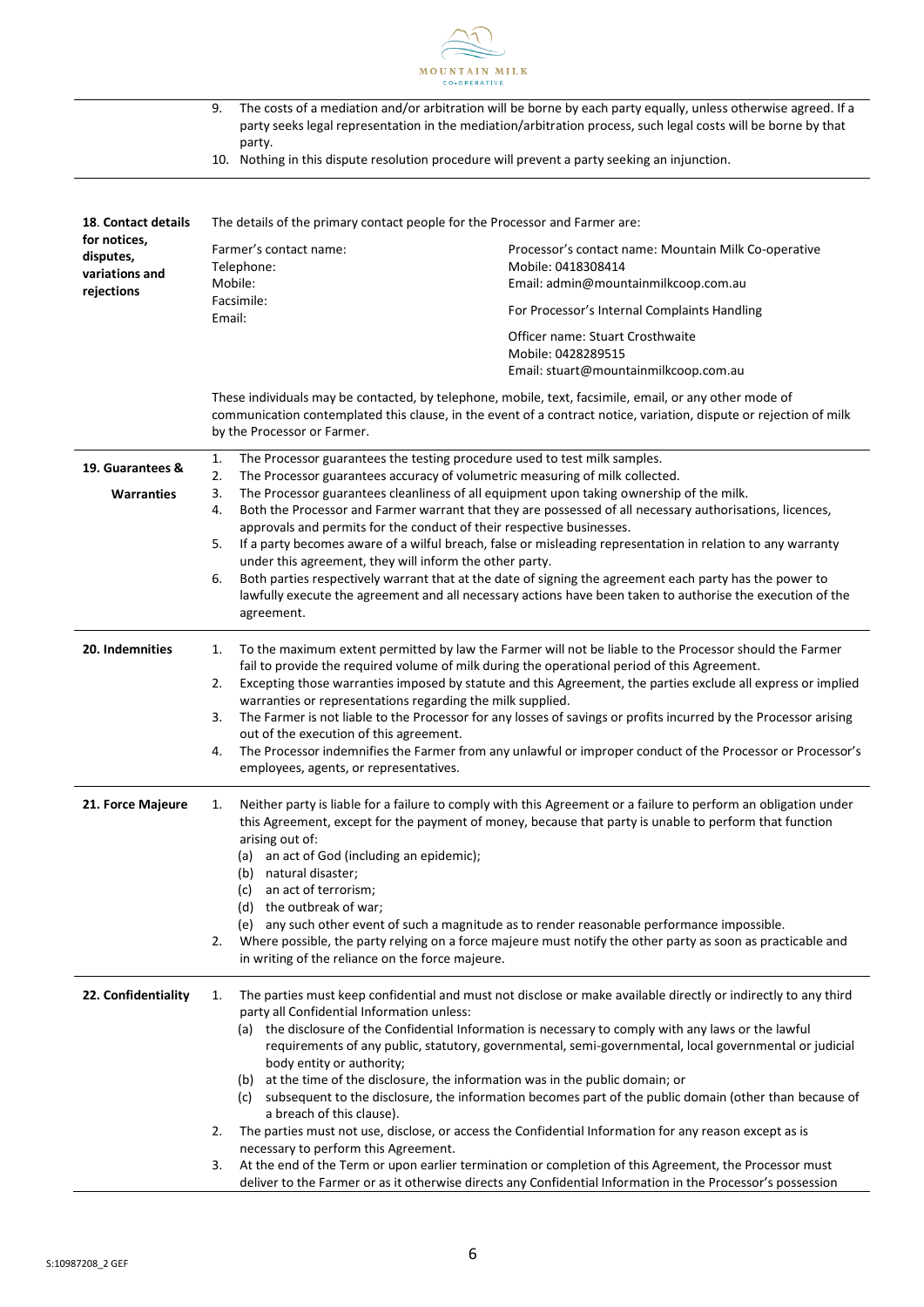

that is capable of being delivered. The Processor must delete, erase, or otherwise destroy any Confidential Information contained in computer memory, magnetic, optical, laser, electronic, or other media in its possession or control which is not capable of delivery to the Farmer or as it directs.

4. For the avoidance of doubt, the parties' obligations in sub-clause 22(1) apply to any information disclosed or obtained in dealing with or resolving the complaint or dispute under this Agreement, in accordance with section 54 of the Code.

| 5. | For the purpose of this clause Confidential Information means the terms of this Agreement and (whether or      |
|----|----------------------------------------------------------------------------------------------------------------|
|    | not in material form and whether disclosed before or after the date of this Agreement) any information of      |
|    | whatever kind relating to a party that is disclosed or becomes known to the other party in the course of their |
|    | discussions and negotiations regarding or in connection with this Agreement and which:                         |

- (a) is by its nature confidential;
- (b) is designated by the party disclosing the information as confidential; or
- (c) the party receiving the information knows or ought reasonably to know is confidential;
- but does not include any part of the information that:
- (d) is generally known to the public at the time of disclosure or becomes generally known to the public through no wrongful act on the part of the party receiving the information;
- (e) is in the possession of the party receiving the information at the time of disclosure otherwise than as a result of that party's breach of a legal obligation;
- (f) becomes known to the party receiving the information through disclosure by sources other than the other Party provided that, in so far as is known to that source, it is not prohibited by law or contract from disclosing the information to the party receiving the information;
- (g) is independently developed by the party receiving the information outside the scope of the relationship with the other party; or

|                                    | with the other party; or<br>(h) is required to be disclosed by court order, subpoena or other law or legal process.                                                                                                                                                                                                                                                                                                                                                     |
|------------------------------------|-------------------------------------------------------------------------------------------------------------------------------------------------------------------------------------------------------------------------------------------------------------------------------------------------------------------------------------------------------------------------------------------------------------------------------------------------------------------------|
| 23. General and<br>other matters   | Without prior and written permission of the other party, neither party will assign this Agreement.<br>1.<br>2.<br>The parties remain independent of each other. Nothing in this agreement may be read down as creating any<br>form of legal relationship beyond a contractual obligation. This contract does not create a partnership, trust<br>arrangement, joint venture, agency, employment relationship or other relationship that is not contractual in<br>nature. |
|                                    | 3.<br>If a party chooses not to demand enforcement of a term of this contract the choice cannot be interpreted as<br>a waiver of the term. An aggrieved party may seek damages or specific performance for breach of this<br>contract.                                                                                                                                                                                                                                  |
|                                    | Subject to compliance with the dispute resolution processes articulated in this contract and the Code,<br>4.<br>remedies in this Agreement do not exclude remedies available to a party in law or equity.                                                                                                                                                                                                                                                               |
|                                    | Expiry or termination of this Agreement does not limit any rights or obligations a party had prior to the expiry<br>5.<br>or termination.                                                                                                                                                                                                                                                                                                                               |
|                                    | Clauses which are intended to operate beyond the Term may be relied upon by a party beyond the Term.<br>6.<br>Invalidity of a term shall only impact on this Agreement to the extent of the invalidity. Remaining provisions<br>7.<br>which are capable of execution remain binding on the parties.                                                                                                                                                                     |
|                                    | The Processor is liable for any stamp duties arising out of this Agreement.<br>8.                                                                                                                                                                                                                                                                                                                                                                                       |
|                                    | 9.<br>The rights and remedies provided in this Agreement are cumulative and not exclusive of any rights and<br>remedies provided by law.                                                                                                                                                                                                                                                                                                                                |
|                                    | 10. If any clause or part of any clause is in any way unenforceable, invalid, or illegal, it is to be read down to be<br>enforceable, valid, and legal. If this is not possible, the clause (or where possible, the offending part) is to be<br>severed from this Agreement without affecting the enforceability, validity or legality of the remaining clauses<br>(or parts of those clauses) which will continue in full force and effect.                            |
|                                    | 11. The expiration or termination of this Agreement does not affect any right that has accrued to a party before<br>the expiration or termination date.                                                                                                                                                                                                                                                                                                                 |
|                                    | 12. Any right or obligation of any party that is expressed to operate or have effect on or after the completion,<br>expiration or termination of this Agreement for any reason, will not merge on the occurrence of that event<br>but will remain in full force and effect.                                                                                                                                                                                             |
| 24. Law and<br><b>Jurisdiction</b> | This Agreement is governed by the law in force in the state the milk is supplied under clause 5 and the Courts in<br>that State have jurisdiction.                                                                                                                                                                                                                                                                                                                      |
| 25. Interpretation                 | A reference to this Agreement or another document means this Agreement or that other document and any<br>1.<br>document which varies, supplements, replaces, assigns, or novates this Agreement or that other document.                                                                                                                                                                                                                                                 |
|                                    | A reference to legislation or a legislative provision includes any statutory modification or substitution of that<br>2.                                                                                                                                                                                                                                                                                                                                                 |
|                                    |                                                                                                                                                                                                                                                                                                                                                                                                                                                                         |
|                                    | legislation or legislative provision and any subordinate legislation issued under that legislation or legislative<br>provision.                                                                                                                                                                                                                                                                                                                                         |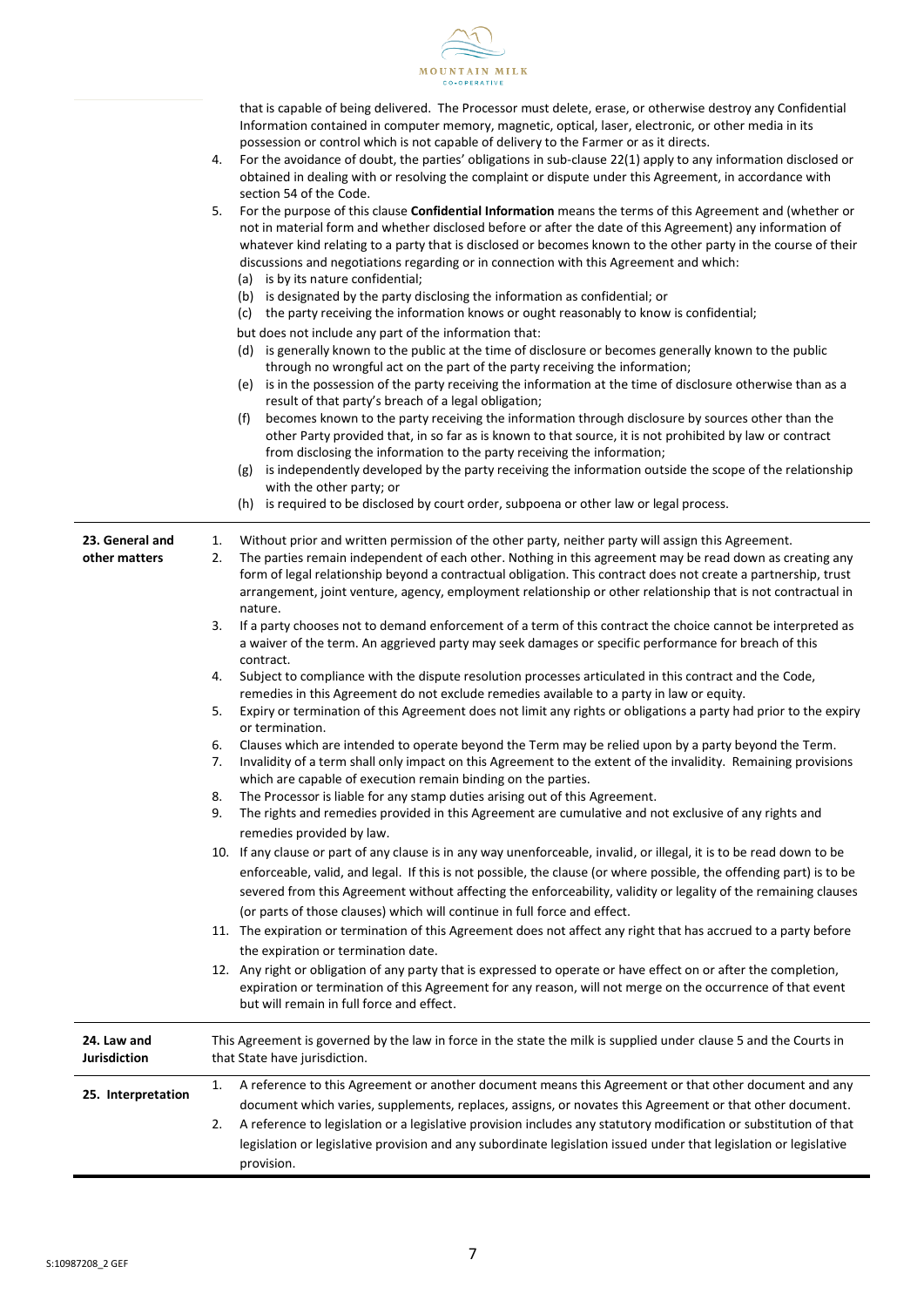

- 3. A reference to a clause, annexure or schedule is a reference to a clause, annexure, or a schedule to or of this Agreement.
- 4. Clause headings are inserted for convenience only and do not form part of this Agreement.
- 5. The annexures and schedules form part of this Agreement.
- 6. A reference to a person includes a natural person, corporation, statutory corporation, partnership, the Crown or any other organisation or legal entity.
- 7. A reference to a natural person includes their personal representatives, successors and permitted assigns.
- 8. A reference to a corporation includes its successors and permitted assigns.
- 9. Related or subsidiary in respect of a corporation has the same meaning given to that term in the Corporations Act.
- 10. A reference to a right or obligation of a party is a reference to a right or obligation of that party under this Agreement.
- 11. An obligation or warranty on the part of 2 or more persons binds them jointly and severally and an obligation or warranty in favour of 2 or more persons benefits them jointly and severally.
- 12. A reference to a breach of warranty includes that warranty not being complete, true, or accurate.

#### **This Agreement is deemed to be accepted by signature of both parties or upon the Processor's receipt of a written notice of acceptance of the Agreement by the Farmer.**

| Signed on behalf of the Farmer<br>(ABN___________________) by a duly authorised<br>representative:                                                                                                                                                         | Signed on behalf of the Processor: Mountain Milk Cooperative<br>(ABN: 49298071945) by a duly authorised representative:                |
|------------------------------------------------------------------------------------------------------------------------------------------------------------------------------------------------------------------------------------------------------------|----------------------------------------------------------------------------------------------------------------------------------------|
| Name:<br>Date:                                                                                                                                                                                                                                             | Name:<br>Date:<br><u> 1980 - Jan Barat, margaret amerikan basar dan berasal dalam pengaran basar dan basar dalam basar dalam basar</u> |
| Office use only<br>Payment Terms accepted: The contract of the contract of the contract of the contract of the contract of the contract of the contract of the contract of the contract of the contract of the contract of the contract of the co<br>Date: | Entered to systems on: $\frac{1}{2}$ /<br>Entered to systems by: ________________________                                              |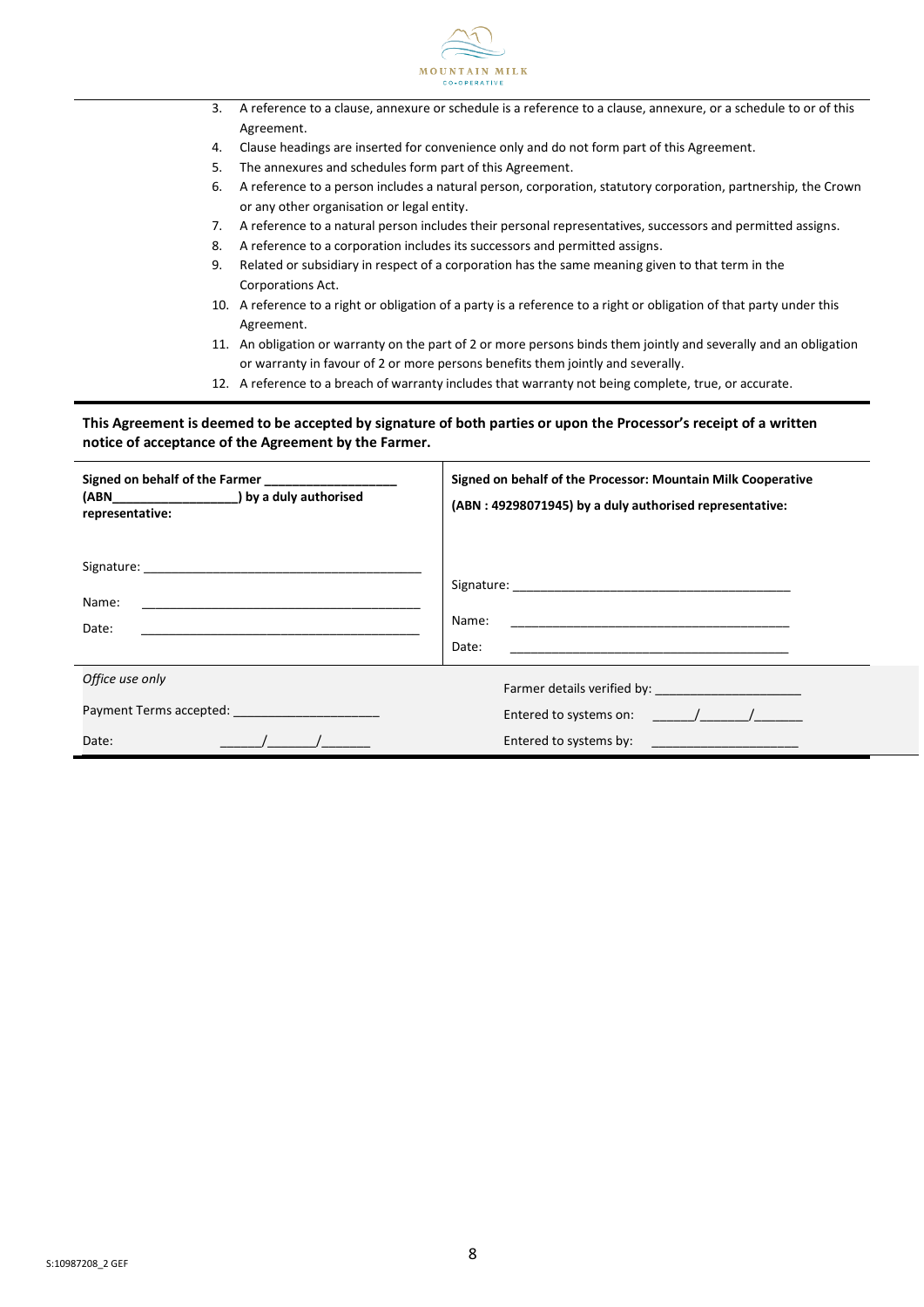

# **Schedule**

#### **Item 1: Minimum Price** [refer to clause 6, option (a)]

- a. Mountain Milk Co-operative (MMC) has entered into a milk supply agreement with Lactalis Australia Pty Ltd.
- b. In order to meet MMC's obligations the Dairy will supply milk to Lactalis Australia Pty Ltd, on behalf of MMC, as set out in this agreement.

The price payable to individual suppliers supplying farm milk to the Purchaser, as specified in the Lactalis Australia Milk Supply Agreements (Exclusive and Non -Exclusive) effective from 1<sup>st</sup> July 2022, (See links below) less a monthly deduction of \$0.10/ kgMS Mountain Milk Cooperative Operational Charge which will be made payable to Mountain Milk Co-operative Ltd.

The rates and prices are subject to any applicable quality adjustments specified in the Quality Provisions and are the minimum prices and rates for the Supply Period.

#### [MSA Vic Flat Supply \(Exclusive\) -31](../../../../../Milk%20Supply/Lactalis/2022/MSA%20Vic%20Flat%20Supply%20(Exclusive)%20-%2031%20May%202022.pdf)<sup>st</sup> May 2022

#### [MSA Vic Flat Supply \(Non Exclusive\)-31](../../../../../Milk%20Supply/Lactalis/2022/MSA%20Vic%20Flat%20Supply%20(Non%20-%20Exclusive)%20-%2031%20May%202022.pdf)<sup>st</sup> May 2022

#### **Item 2: Price Justification**

Lactalis' minimum prices for the period are set on the following basis:

- (a) The need for Lactalis to be competitive in the Australian retail and wholesale markets for milk and dairy products, given milk purchases are a material determinant of Lactalis' cost of production for those products;
- (b) Prices offered or expected to be offered by other buyers of milk across the relevant region;
- (c) Given the national market for milk in Australia, any price in this region would need to consider the price of milk from other regions plus freight;
- (d) Lactalis has contractual obligations to supply numerous retail customers and distributors on a day by day basis and offers its highest minimum base price for committed volumes whether provided under an exclusive MSA or under a non-exclusive MSA with committed supply quantities. Non-exclusive MSAs that seek to have Lactalis buy spot or represent undefined milk volumes do not meet our market profile and are therefore of lesser value.
- (e) The quality bonus is an incentive offered to suppliers to encourage higher quality milk and to reward highest quality milk;
- (f) Volume incentives paid reflect both the economic efficiency of collecting from large farms as opposed to the cost of collecting from a larger number of smaller farms but also the opportunity cost of replacing larger farms with many smaller farms;
- (g) Logistics proximity incentives or levies (where paid) reflect a sharing with the supplier of the benefit or cost impact of milk collection closer to the processing site (benefit) or significant distance (levies) verse average farm distances for the region. In offering logistics incentives/levies the Lactalis key measure remains the overall competitive cost of milk delivered factory;
- (h) Milk collection charges (where applied) reflect the underlying fixed cost of stopping a tanker to do a milk pick-up and are set to promote logistics efficiency;
- (i) Non-Exclusive Pricing for MSA "2" reflects the uncertainly of uncommitted milk volumes and that Lactalis is being asked to be a buyer of residual volumes on an ad-hoc basis.